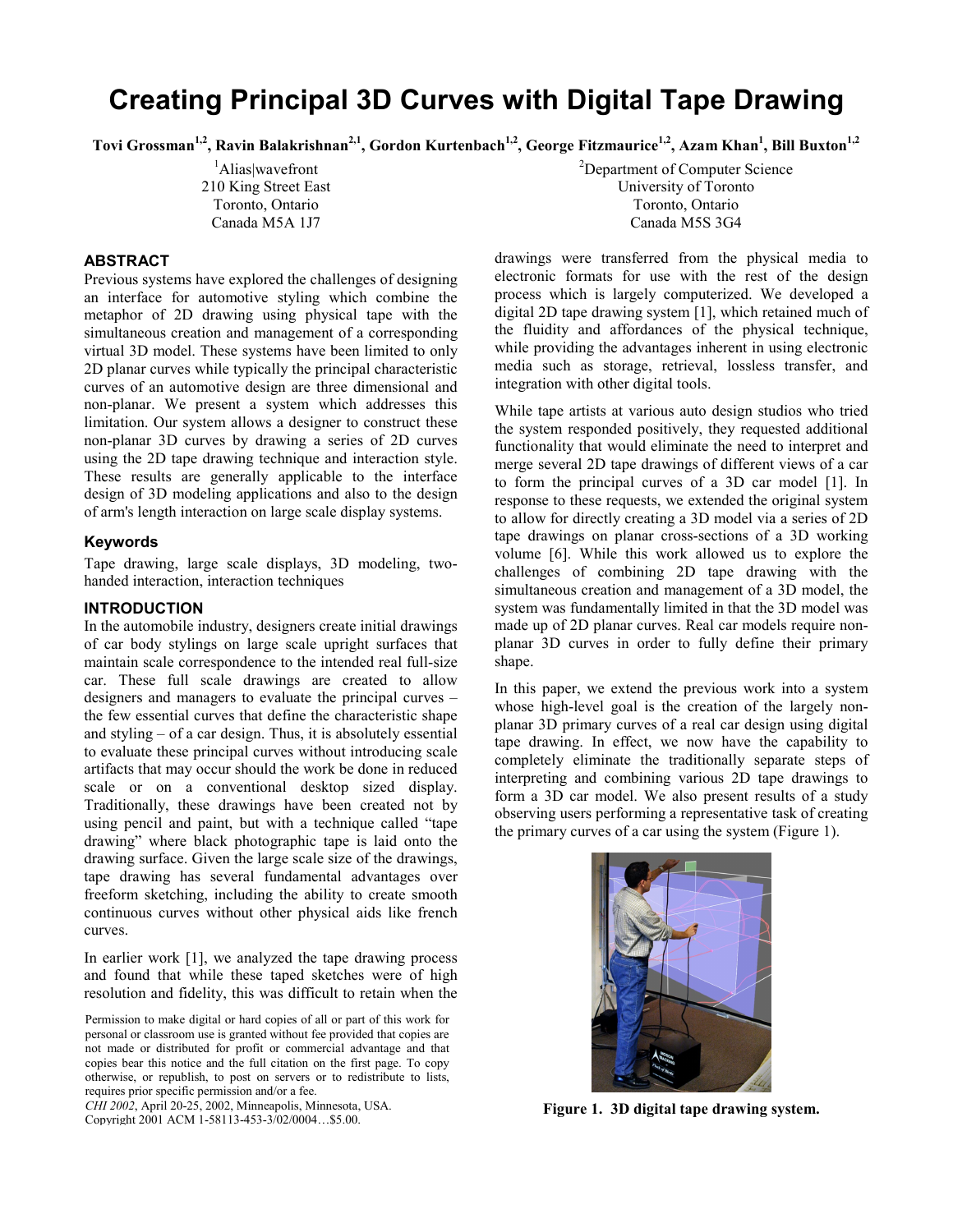## **SYSTEM HARDWARE**

## **Display**

As in the two previous systems [1, 6], our implementation uses a Hughes/JVC G1000 digital projector with a true 1280x1024 image back projected onto a collapsible and portable 8x6ft screen. While the portability of this 8x6 ft screen allows us to easily take the system to various studios for demonstration purposes, it only allows for midsize cars to be displayed at about half scale. As such, in addition to this default display configuration, we have also explored using a 16x6 ft screen with imagery created by tiling two projectors. This size allows for a 1-1 scale display of a midsize car, which is representative of the scale at which traditional tape drawings are created.

## **Input Devices**

Since our system utilizes two-handed interaction techniques, we need to be able to sense the position of both hands on the display surface. There are potentially several solutions to this sensing problem. These include optical tracking techniques [5], the use of a transparent digitizing tablet on the display surface, and electromagnetic or ultrasonic trackers. The previous system used limited range magnetic trackers that were sufficient for the 8x6 ft screen, however, to accommodate our larger screen we now use extended range Ascension Bird trackers held in each hand.

## **INTERACTION TECHNIQUES**

Before delving into the details of our current system which supports true 3D curve creation, we review the core characteristics of the previous system [6] upon which the present system is built. These characteristics are:

- We retain the interaction style of the traditional tape drawing technique for creating curves. This allows for smoothly varying, continuous 2D curves to be created easily at this scale, and within a single tool [1].
- The 2D tape drawings can only be performed from the three canonical orthogonal viewpoints – side, top, and front. However, rather than creating these in separate 2D views as is traditionally done, the 2D drawing planes are spatially integrated into a 3D working volume (see Figure 2). This provides the user with information on the correspondence between different viewpoints within a single integrated display.
- The drawing depth within this integrated view can be dynamically changed. Effectively, we draw on the sides of a cube, but since we can vary the depth of these drawing planes, the 2D curves are thus created within the 3D volume. This results in a 3D model, albeit one made up only of planar 2D curves.



**Figure 2. (a) Separate orthographic views (b) Views integrated into cubic volume.** 

- We only have one view of the model at a time. This maximizes the amount of screen real estate available for viewing the model, and doesn't divide attention between separate views.
- Smooth animated transitions when moving between perspective and orthographic viewpoints of the 3D model allow for the user to visually retain and understand the relationship between these views.
- Conventional user interface widgets such as menu bars at the edges of the screen are largely untenable when working close-up on large displays. As a result all our interface widgets either appear on parts of the model itself, or can be popped up where the user's hands are. We support fast popup menu and command access using Marking Menus [10].

These basic concepts as demonstrated in the previous system were sufficient to allow the authors to explore how the 2D tape drawing technique could be extended to create simple 3D models. However, it was fundamentally limited in that it could only create 2D planar curves. Now, we discuss how we have extended and added to these concepts to enable both the creation of a wider array of models with non-planar 3D primary curves and additional support for the workflow required to support this process.

## **3D Curve Creation**

Our first major extension to the system is a mechanism for creating non-planar 3D curves. Other systems have allowed users to articulate 3D curves directly by inputting a 3D hand gesture [13, 14]. In practice, expressing, visualizing and positioning 3D curves using these freehand methods with precision is difficult. We take an alternative approach that is based on our user group being skilled at drawing precise 2D curves using tape drawing and use repeated applications of this technique to generate precise 3D curves.

We draw on previous work by Cohen et. al. [4] who describe a system for creating 3D curves by first drawing a new curve in a plane, and then drawing the curve's "shadow" [8]. This shadow or depth curve essentially defines the shape of the curve in the third dimension. This technique is nice in that it leverages off artists' drawing skills rather than requiring them to learn and operate a more abstract technique for curve creation. In our system, we flip the order of these operations such that the depth curve is created first. This has two advantages over the technique in [4]. First, while we can simply create a new depth curve (Figure 3a,b), we can also select a preexisting curve in the scene to serve as a depth curve. This is important since when building up a car model, curves are typically drawn relative to those already in place. Second, after the depth curve is created or selected, we can then pick the drawing plane on which we will create the final curve, and then display the 3D surface onto which this final curve will be projected (Figure 3c). This provides extra visual feedback to the user as to where their final curve will lie in depth.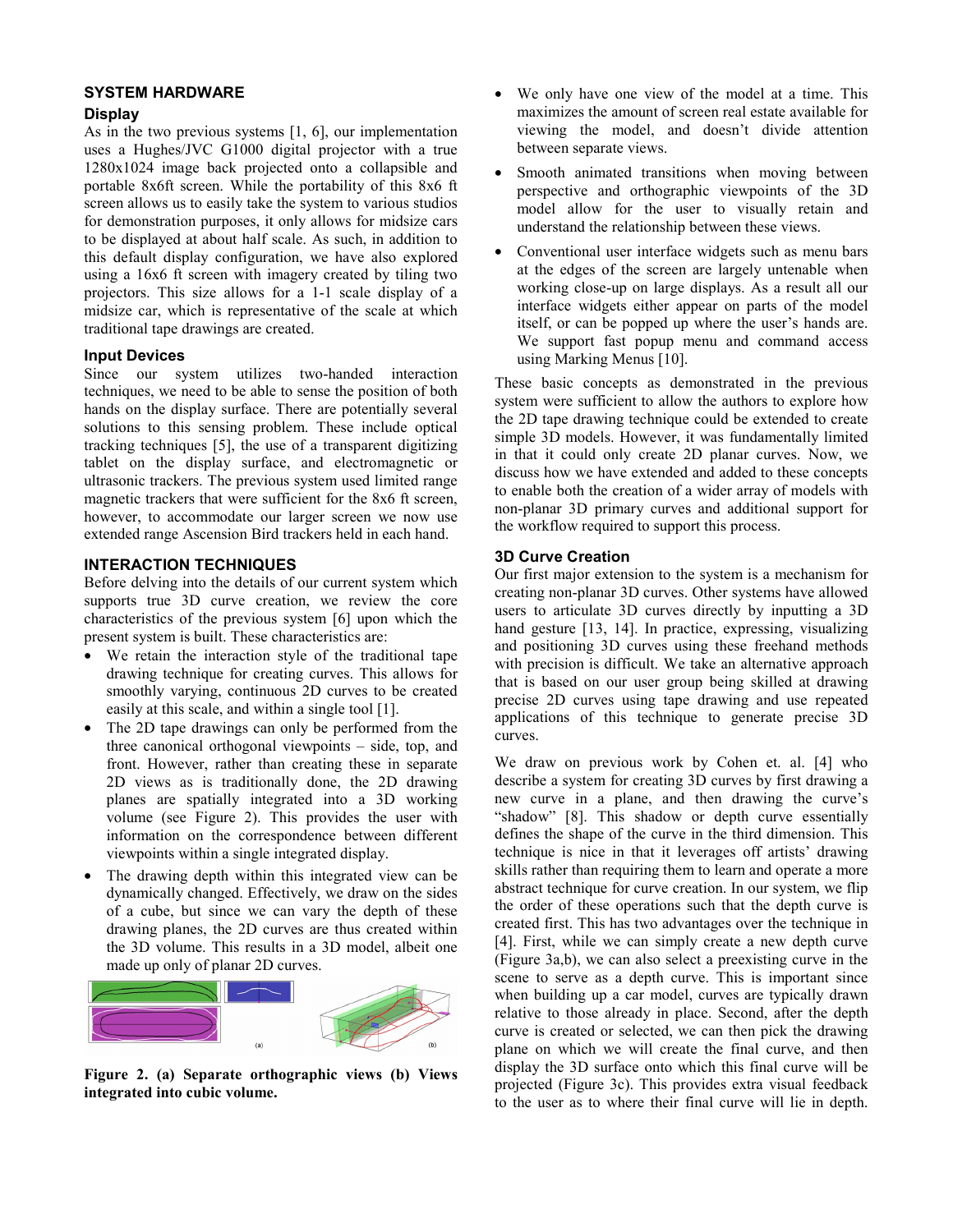The final curve may now be drawn in the appropriate orthographic view drawing plane (Figure 3d). This curve is then automatically projected onto the depth surface resulting in a 3D curve (Figure 3e). All curve creation is done using the tape drawing tool [1] which will be described in detail later.



**Figure 3. Creating a 3D curve: (a) create depth curve; (b, c) show the depth plane defined by depth curve; (d) from orthographic view, drawing and projecting a curve onto the depth plane; (e) resulting 3D curve.** 

#### **Orthographic To Perspective Tumbling**

One of the challenges in integrating the tape drawing technique with 3D model creation is that tape drawing is inherently a 2D technique, and all curves are initially drawn on 2D drawing planes. However, the model being created is in 3D. Hence there is the need to switch back and forth between orthographic views of the 2D drawing plane(s) and the perspective view that is necessary for inspecting the 3D model. Commercial 3D modeling packages typically display three orthographic views and one perspective view in four separate windows on the display. Given that one of our system's goals is to maintain the large scale that is critical in car design, dividing up the display in this manner would undesirably reduce the viewing area of the model. Further, users' attention would be divided between the multiple views. In our previous system [6], we attempted to solve this problem by switching between fullscreen orthographic and perspective views via a marking menu issued command, while animating the transition between views in order to maintain visual correspondence between the data in the different views. While this animation eliminated a visually jarring context switch, there still remained a visually discrete step when the orthographic view was replaced by a perspective view.

Our current system improves on [6] in two ways. First, we smoothly interpolate the viewing matrix from the orthographic view to the perspective view over a 50 frame duration. Thus, the transition truly is gradual, rather than animated but distinctly switched as in [6].

Second, we provide the user with a more direct method, which we call *OrthoTumble,* to invoke this transition and to subsequently control the camera in the perspective view. Most 3D modeling applications have a "tumble" camera control that gives the user the sense of controlling a two degree-of-freedom turntable on which the 3D model sits. Previous research [2] has shown that performing the tumble operation in the non-dominant hand while the dominant hand manipulates the model can result in more facile interaction with significant performance advantages. Building on this prior work, our system's *OrthoTumble* tool is invoked by using the non-dominant hand to click and drag outside the 3D model space (Figure 4a). While the user drags, or *OrthoTumbles*, the view transitions from orthographic to perspective (Figure 4b). If the drag is continued, the tool acts like the typical tumble tool, allowing for the inspection of the 3D model in the perspective view (Figure 4c). When in the perspective view, the user can change the active drawing plane using their dominant hand. Finally, when the drag operation is terminated, the view transitions back to the closest orthographic view – either the front or back – of the active drawing plane (Figure 4d, e). Transitioning back to the closest view, rather than a default front view, allows the user to flip back and forth between the front and back of a model using a simple "spin" gesture with the non-dominant hand.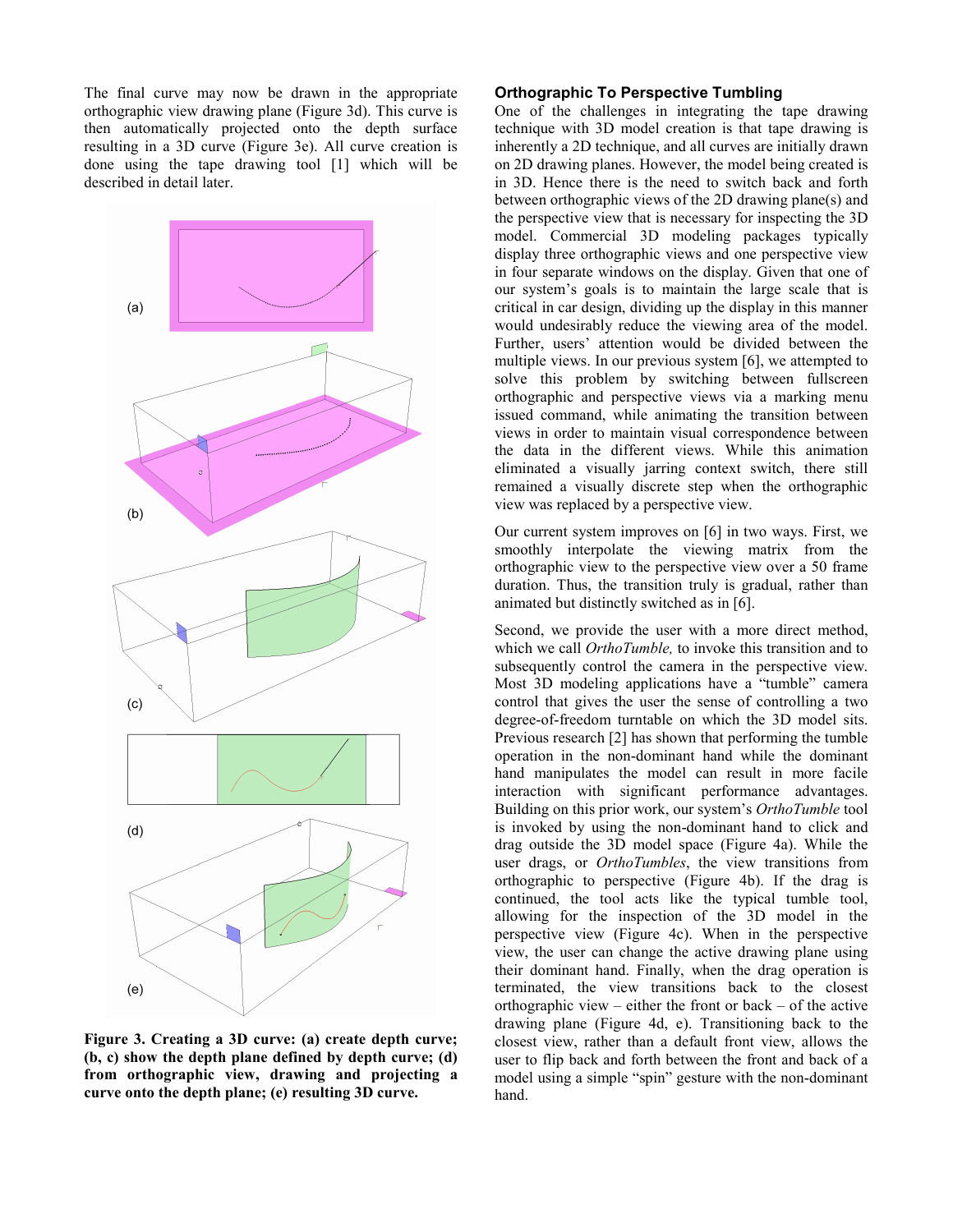

**Figure 4. OrthoTumble** 

Effectively, *OrthoTumble* allows for the user to quickly inspect the model in a 3D perspective view and then automatically return to an appropriate orthographic view to continue drawing curves. All this is done smoothly without any discontinuous view switches, thus helping the user to maintain and understand how the data corresponds between multiple views. This draw-inspect-draw-inspect workflow is one which we feel critically contributes to an overall feel of fluid and seamless interaction in the system. Comments by users during our study (to be described later in the paper) further reinforces this belief. Other research [12] has explored similar transient view change approaches and found similar effectiveness.

#### **Culling planes**

As the number of curves making up the 3D model increases, it becomes difficult to discriminate between them when in the orthographic views. In order to effectively manage which curves get displayed, we have introduced the notion of culling planes to our system. Essentially these are two planes that are dragged out from the active drawing plane in the perspective view. Only those curves between the two culling planes will be subsequently visible when in the relevant orthographic view.

#### **Tape Drawing Extensions**

The present system extends the digital tape drawing technique of the previous work [1, 6] in several ways. Before discussing these extensions, however, we first review the original technique briefly. The reader is referred to [1] for a more detailed discussion.

#### *Original Two-handed Tape Drawing*

Figure 5a-e illustrates the technique. Each hand holds a 2Dof tracker which in turn control two cursors. The dominant hand cursor represents the roll of tape, while the nondominant hand cursor represents the end of the tape. A segment of digital tape, represented as a polyline and called the "unfastened tape segment", extends between the two cursors. Moving the two cursors moves this unfastened tape segment on screen, while this tape segment's length is determined by the distance between the cursors. In the real world, pressing down on the tape will fasten it. Similarly, fastening portions of digital tape is accomplished by the nondominant hand pressing the button on it's tracker, putting it in "fasten mode" (Figure 5a). Curves are created by moving the dominant hand which consequently moves the unfastened tape segment while the nondominant hand fastens the tape (Figure 5b-d). The length of the unfastened tape segment regulates the smoothness of the resulting curve; since the nondominant hand cursor is constrained to move along the unfastened tape segment, a longer unfastened tape segment reduces the range of movement of the fastening point controlled by the nondominant hand, resulting in smoother curves (i.e., a curve whose tangent changes gradually). A short (tending to zero) unfastened tape segment length reduces the technique to the equivalent of free-hand sketching with the non-dominant hand. Essentially, this technique uses constrained two-handed gestures to control the smoothness of curves. Releasing the tracker button cuts the tape currently being laid at the position of the nondominant hand cursor (Figure 5e).

Straight lines are created by holding the dominant hand steady while the nondominant hand, with tracker button pressed, slides along the unfastened tape segment, fastening the tape as it moves.

From an interaction standpoint this two-handed digital tape drawing technique is interesting in that both straight lines and curves can be drawn without an explicit mode switch. Implicitly, the dominant hand determines whether curves or straight lines are drawn by either moving or not moving respectively.

#### *One-handed Tape Drawing*

There are situations, however, where the two handed technique falls short. For example, it is extremely difficult to draw circles or curves that loop around (which are needed in car design) using the technique because of both the biomechanical limitations on the movements of the two hands, and the fact that the two hands will begin to collide in physical space. In order to address this limitation we developed an extension to the tape drawing technique that uses only one hand.

In our special one-handed tape drawing mode, illustrated in Figure 5f-j, only the dominant hand cursor is used which by default represents the roll of tape. Moving this cursor with the tracker button pressed allows the unfastened tape segment to be lengthened or shortened (Figure 5f-g).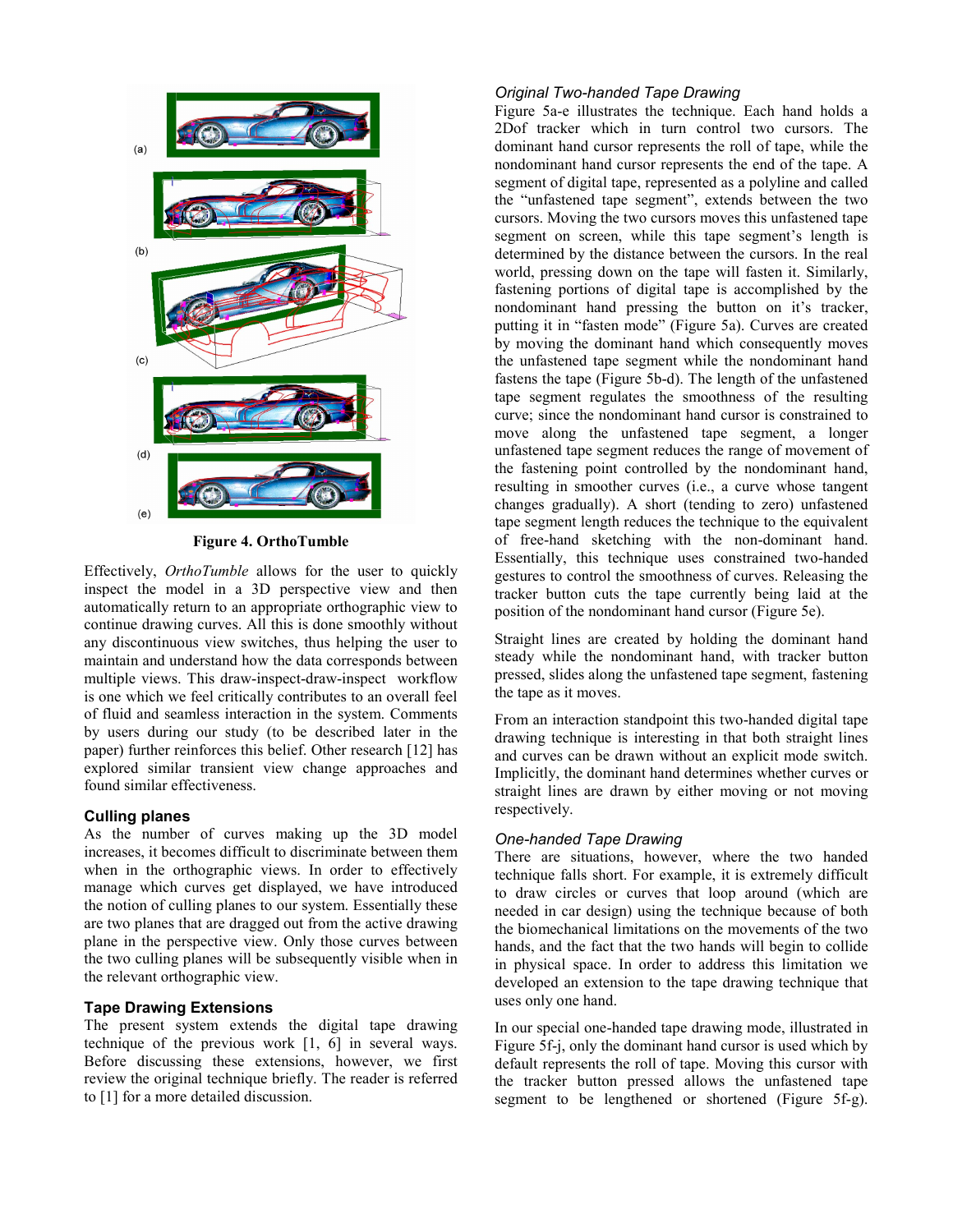

**Figure 5. (top row) Two-handed tape drawing technique. (bottom row) One-handed tape drawing.** 

Moving without the button pressed simply drags the unfastened tape segment around. As the unfastened tape segment is moved, however, it leaves behind a trail of fastened tape (Figure 5h). Terminating the tape involves pressing the button (Figure 5i) and reducing the unfastened tape segment length to zero (Figure 5j). This returns the user again to the state of adjusting the unfastened tape segment (Figure 5f).

Essentially, this one-handed version behaves like the twohanded technique would if the non-dominant hand button was always pressed, and the distance between the two cursors was fixed once taping began. Given the fixed distance between the end of the tape and the roll of tape during dragging, perfectly straight lines are difficult to achieve in this one-handed technique. The benefit, however, is that looped curves can now be created easily. Given these tradeoffs, and in the interest of maintaining compatibility with the traditional technique, our system continues to use the two-handed technique as the default line and curve creation tool with the one-handed technique available as an alternate when the need to create looped curves and circles arises.

#### *Curve Guides*

When designing 3D models consisting of many curves it is often necessary for one curve to intersect other curves in order to form appropriate skeletons for surfaces. While the tape drawing technique allows for high quality curves to be generated, it is not easy to plan ahead and be able to draw the curve such that it will definitely intersect some predetermined points. To assist the tape artist in this regard, we developed a mechanism for guiding the curve towards these intersection points.

As Figure 6 illustrates, we first select the intersection points of interest, and then specify the desired tangents at these points (Figure 6a). Then, using the tape drawing technique we can begin to draw a new curve that is intended to intersect these points. When the new curve is at a certain distance from the first intersection point, a guide curve begins to fade in (Figure 6b-c). Using Bezier interpolation with two slopes (the current slope of the new tape curve, and the slope of the tangent that was specified at the intersection point) and two points (the tape fastening point, and the intersection point) as inputs, the guide curve gives the user a best guess preview of what the new tape curve should look like in order to smoothly pass through that intersection point. The user can choose to continue taping along this guide curve, or simply choose to accept the guide curve as the desired curve. There are of course situations where the user may choose to deviate significantly from the guide curve. In this case, the system attempts to dynamically keep updating the guide curve with successive best guesses, adjusting the tangent at the intersection point in the process. Once the new curve passes the intersection point, the guide curve and tangent indicator for that point disappears (Figure 6d). In addition, if a new curve is within 20 pixels from an intersection point (Figure 6e), the system assumes that the curve should intersect that point and makes the required small interpolation adjustments to the curve such that it passes smoothly through that point (Figure 6f).



**Figure 6. Curve Guides**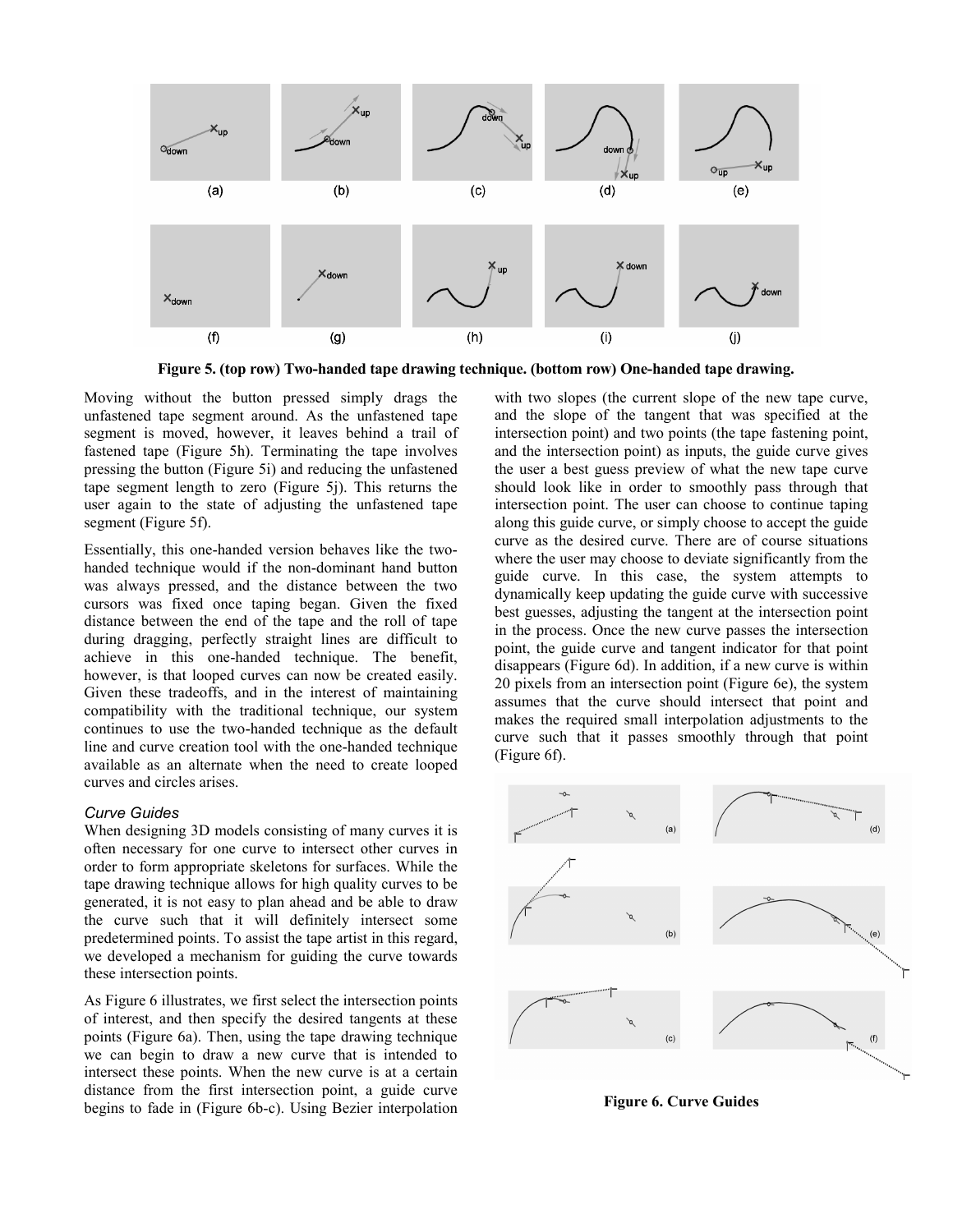#### *Tangent, Perpendicular Snapping, and Rail Guides*

In order to make our system capable of performing our goal task of designing the principal curves of a real car, we added in several functions which are not new to 3d modeling but have never been used in conjunction with digital tape drawing. To facilitate accurate joining of curves, we implemented a set of curve snapping techniques. These techniques are similar to the snapping approaches originally proposed by Bier et. al. [3] and found in many CAD packages. We have the ability to snap the start of tape curves to other curves to then begin drawing tangentially or perpendicular to the existing curve. Additionally, the snapped-to curve can act as a rail guide (i.e., before tape is fastened for a new curve, the snapped starting point can be moved along the snapped-to curve).

## *Editing*

We also allow the cutting out segments of curves by specifying two points and applying a simple up-down gesture over the segment to be removed.

## **Loading Engineering Criteria**

In auto design studios, tape drawings are commonly created on top of underlying *engineering criteria* which specify the car's underlying mechanical elements such as engine block position, transmission, and wheel wells, etc. The stylistic body designs have to be built around this engineering criteria. As such, our system provides for engineering criteria to be loaded as the background in our drawing planes. These engineering criteria are only visible when in orthographic view, since that is where the tape drawing is done. Another alternative to engineering criteria is to use a reference image to guide the creation of design curves. For example, tape drawing could be done against images of a previous year's model loaded into the background plane (see Figure 4).

## **Two-handed Pan and Zoom**

As in a variety of previous systems [6, 9, 11], we support camera control interactions of pan, tumble and zoom using a bimanual interaction technique. However, in our previous tape drawing system [6], these operations were only available while in perspective viewing mode. In our current system, we have made the techniques available in both perspective and orthographic views. We found this to strongly reflect users' expectations. For example, just as one expects a tumble operation in an orthographic view to automatically and smoothly transition into a perspective view (and therefore the emergence of our ortho-tumble feature), users also expected zooming and panning within an orthographic view so they could place their work zone in a more comfortable position.

To support this, we adapted and refined the basic bimanual technique proposed in [11]. With this previous technique, when both tracker buttons are pressed, the cursors become attached to the drawing surface and this acts like manipulating the surface like a rubber sheet. Moving both hands together or apart zooms in or out. Keeping both hands at a constant distance apart and moving them in the same direction pans the surface.

One problem with the previous technique is that panning and zooming cannot be easily performed independently. To allow a user to only pan or only zoom, our technique allows a pan or zoom operation to only occur after a certain threshold of movement is met. To accomplish this we track the vectors of motion for each cursor. The threshold for panning is an angle between the two cursor movement vectors of below 45 degrees (indicating they are moving in the same direction), and a vector length for both cursors of 5 pixels (to filter tracker noise). For zooming, the cursor movement vector angle must be more than 135 degrees (indicating they are moving in opposite directions), with the same length requirement. Once the pan threshold is met, the cube will be panned in the vector of the average of the two cursor movement vectors. When the zoom threshold is met, the zoom is increased proportionally to the increase in distance between the two cursors.

## **USER STUDY**

User testing has been performed on our previous tape drawing systems. In both [1] and [6], we report the reactions of automotive designers using their tape drawing systems for short periods of time. With our current system we have similar short-term user testing experiences. Specifically, we demonstrated our system at the SIGGRAPH 2001 tradeshow floor and allowed individuals to try our system hands-on. Users only spent enough time with the system to get a little experience in creating 2D curves and navigating around the model. As in previous systems, we observed that users had little difficulty learning the basic user model (e.g., tape-style drawing on the sides of a 3D cube). In addition, our new navigation techniques appeared easy to understand and operate.

As with the testing of previous systems [1, 6], this type of user testing was meaningful to gauge users' initial reaction to the basic design approach and functions. However, for our current system, the goal was to provide enough functionality that a user could reasonably attempt to specify the primary curves of real car. Since this is a time consuming task we decided to study an artist attempting to use our system for an extended period of time (several hours) as opposed to testing many users over shorter periods of time.

As a test task we chose the creation of the primary curves of a real car, specifically, the Dodge Viper model. The Viper's body shape is typical of automotive body design which has sophisticated curved surfaces resulting from long flowing primary curves. We also had a scale metal die-cast model of the Viper at 1/16 scale, which could serve as a reference when trying to create the primary curves. To assist in the test task, we provided reference images of the Dodge Viper against which the user could tape draw (Figure 4).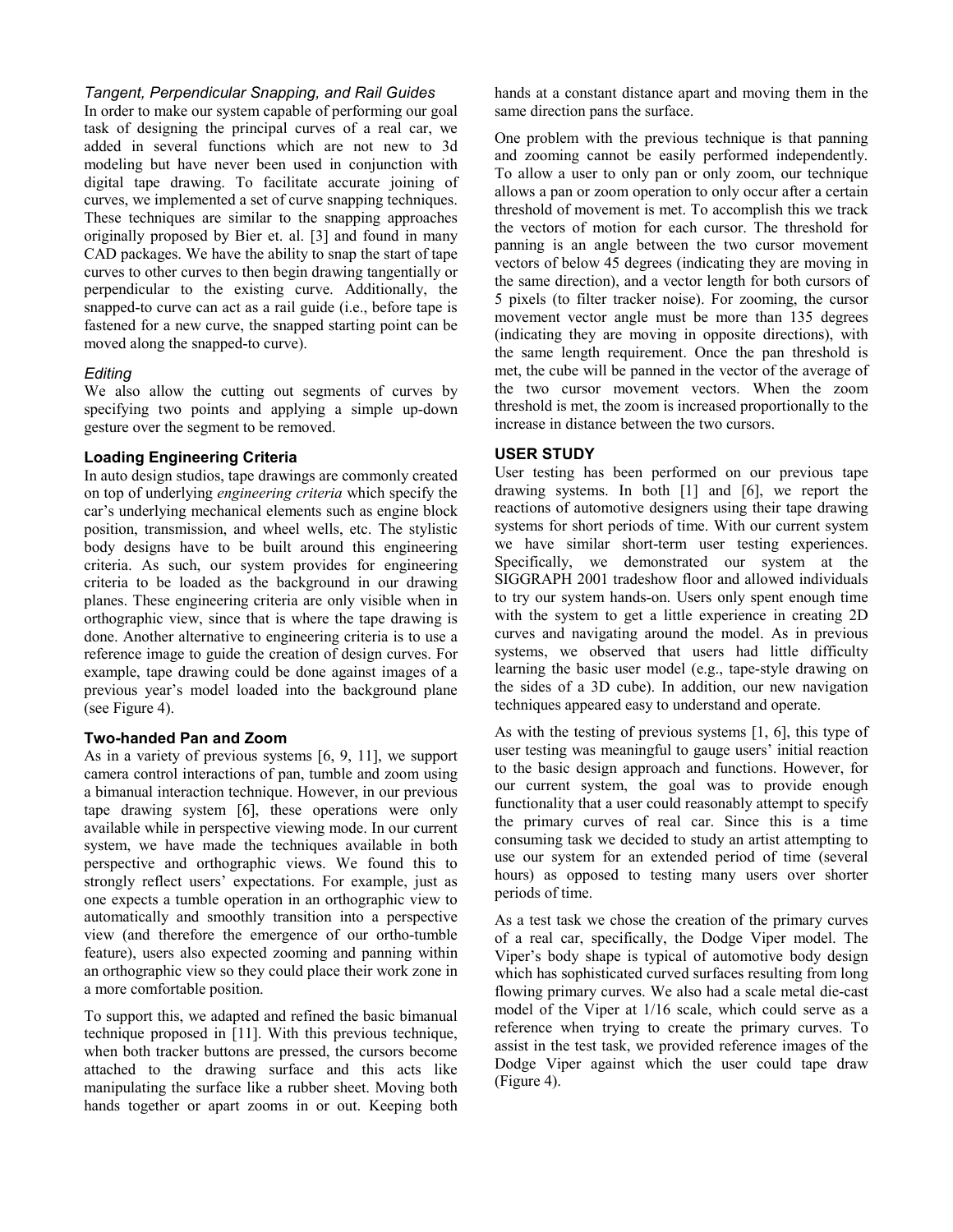As a test subject we employed a professional 3D modeler and artist for approximately 3 one hour sessions to initially familiarize himself with the system, then attempt to construct the primary curves of the Viper. Our system is by no means "walk and use" and therefore the researcher who constructed the system spent time training the user on the basic capabilities of the system, explaining minor interface bugs, and helping them out of error states. Our testing was not particularly concerned with the small details and pitfalls of interaction but more concerned with identifying successes and failures in the fundamentals of the user model and system capabilities.

Despite efforts to assist the user in quickly learning how to use the system, the user could only construct a very crude model of the Viper after three hours of experience. We feel this is due to a series of issues which never allowed the user to graduate from the learning phase and be proficient with the system. While we originally thought that the user would refine a model over the three hours of work, we found the user simply discarded the model at the end of each session and restarted from scratch each time. Thus the user rather than trying to reach the goal of creating the model was actually creating initial crude models to explore and learn the system.

Ultimately, we still believed that our system was capable of creating reasonable primary curve model of the Viper. Thus we challenged the implementer of the system, who was the most experienced with the system and had become quite skilled at the tape drawing technique, to attempt to model the Viper. Figure 7 shows the results of 2 hours of work by the system implementer and shows a fairly sophisticated set of 3D curves that are representative of the Viper Model.

From all of these experiences of our user testing we have the following observations:

• Accurate, stable tracking is critical. Although our system used 3D input sensors with a larger range, the accuracy and stability of these trackers was still a major stumbling block in learning and operating the system. While our implementer had learned to understand and deal with these problems, our artist-user experienced numerous problems. The source of these problems, however, is not a fundamental limitation but a technological one posed by the tracking hardware we used. This is easily solved by simply purchasing better tracking technology.

The artist-user reported that the tracker cables somewhat restricted their movement. Not only did this hinder working directly on the display but it also restricted his freedom in stepping back from the screen to examine the model.

• Despite the problems with input, our artist user had some very positive reactions with regard to navigation. Both the Ortho-tumble and two-handed zooming and panning features were learned quickly then used frequently and effectively.



**Figure 7. Principal curves of test task car model.** 

In terms of 3D curve creation we observed that planning which curves need to be created to specify the primary characteristics of a shape is a difficult problem, independent of the tool. In general, it requires skill to decompose a shape into its 3D principal curves. For example, our implementer-user claims that majority of time spent in producing the Viper model was not spent actually drawing the curves but spent considering what sort of curve or curves should be drawn to capture the primary characteristics of the model.

• The most encouraging reports from our artist user concerned the basic user model. Our artist user reported that he found the metaphor of tape drawing and the notion of building up a 3D model using tape very easy to understand, specifically the concept of creating complicated curve sets through the combination of simpler 2D curves. Finally, our artist user reported that while tape drawing is used in automotive design, it is also a general technique used in many other types of art work and therefore has utility to a broader audience than automotive designers.

# **DISCUSSION and CONCLUSIONS**

While our prototype is clearly not production ready, from a research perspective we have identified and implemented the majority of functionality needed to create the principal curves of an automotive design using tape drawing as the basic curve creation technique on a large scale display surface.

An important issue with 3D line drawing is the limitation of using lines to visualize what will eventually be surfaces. For example, one can draw a circular profile of a sphere from the side, front and top and project each of these curves into a 3D volume by giving them depth. However, from a perspective view the combination of these orthographic circles does not produce the perfect circular profile of the sphere because there is no surface running between the orthographic circles. In general, this lack of surface information "between the curves" can be combated